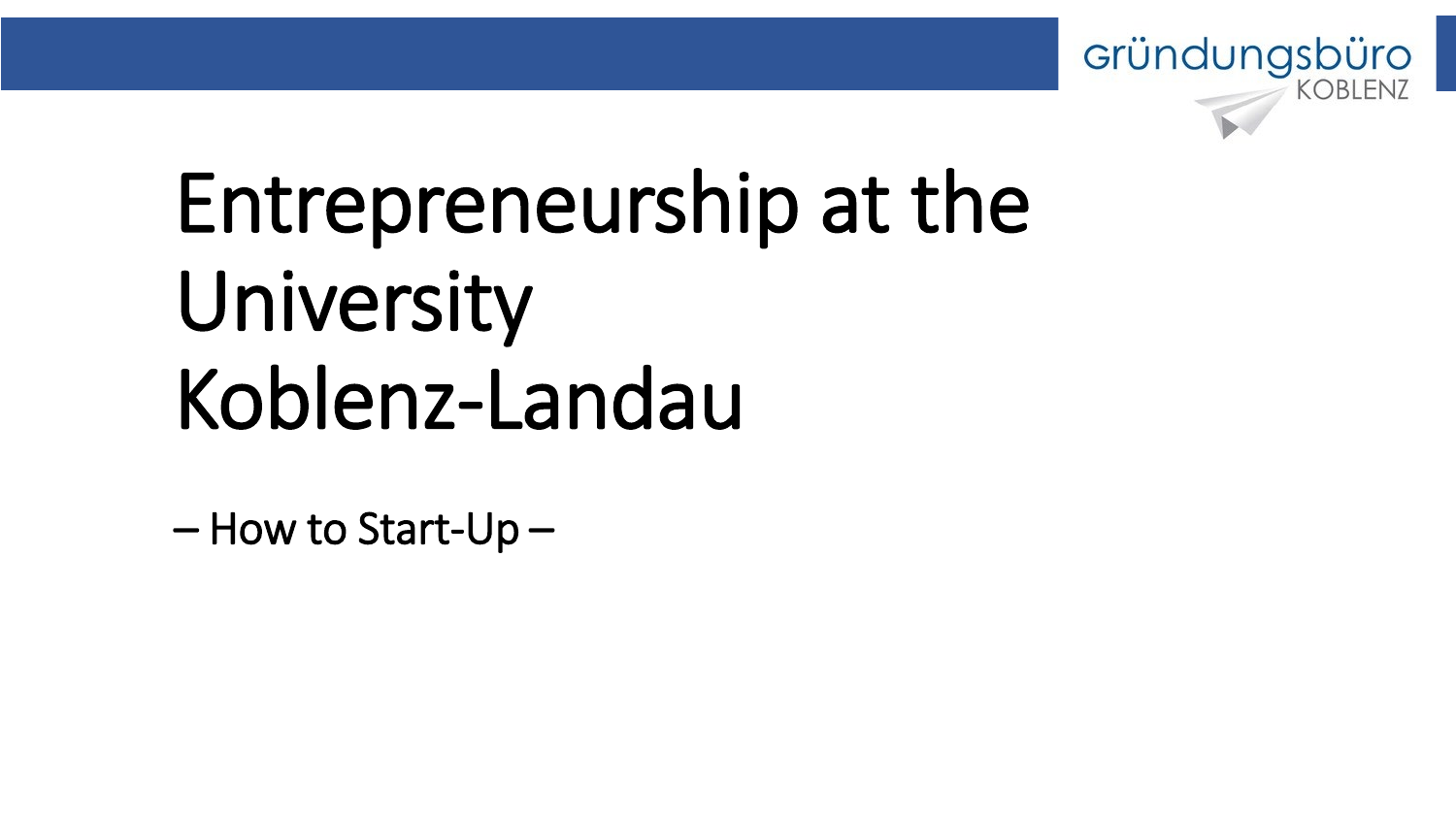

# Our proposal for students & employees

### **From the idea to success!**

Entrepreneurial thinking und acting

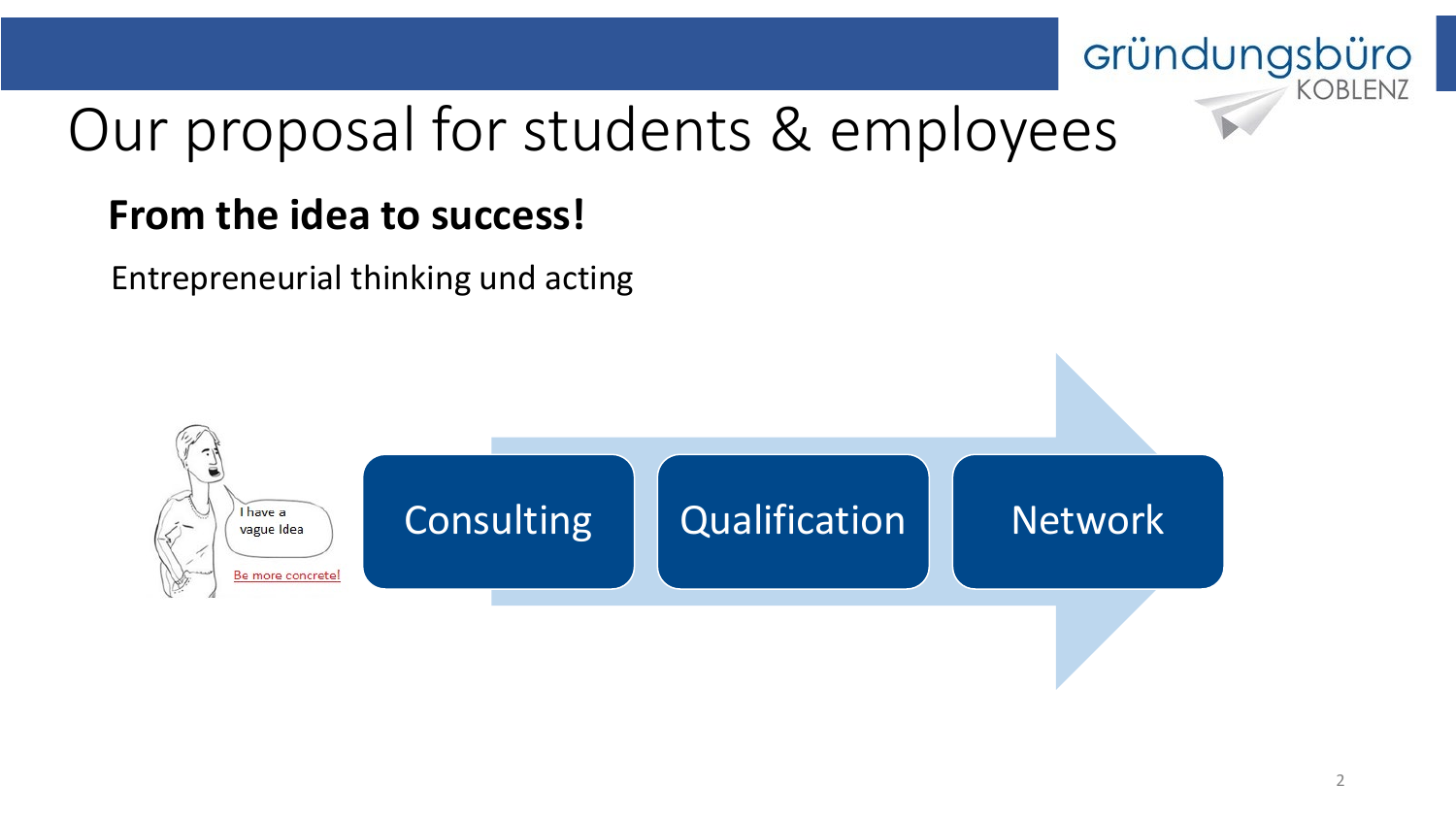#### **Strategic focus for Entrepreneurship and Intrapreneurship**



The Start-Up Office Koblenz sensitizes, qualifies and cross-connects members of the University interested in founding. The Office helps to develop new business ideas that come into existence during studies, PhD studies or research projects.

Gründungsbüro

**KOBLENZ**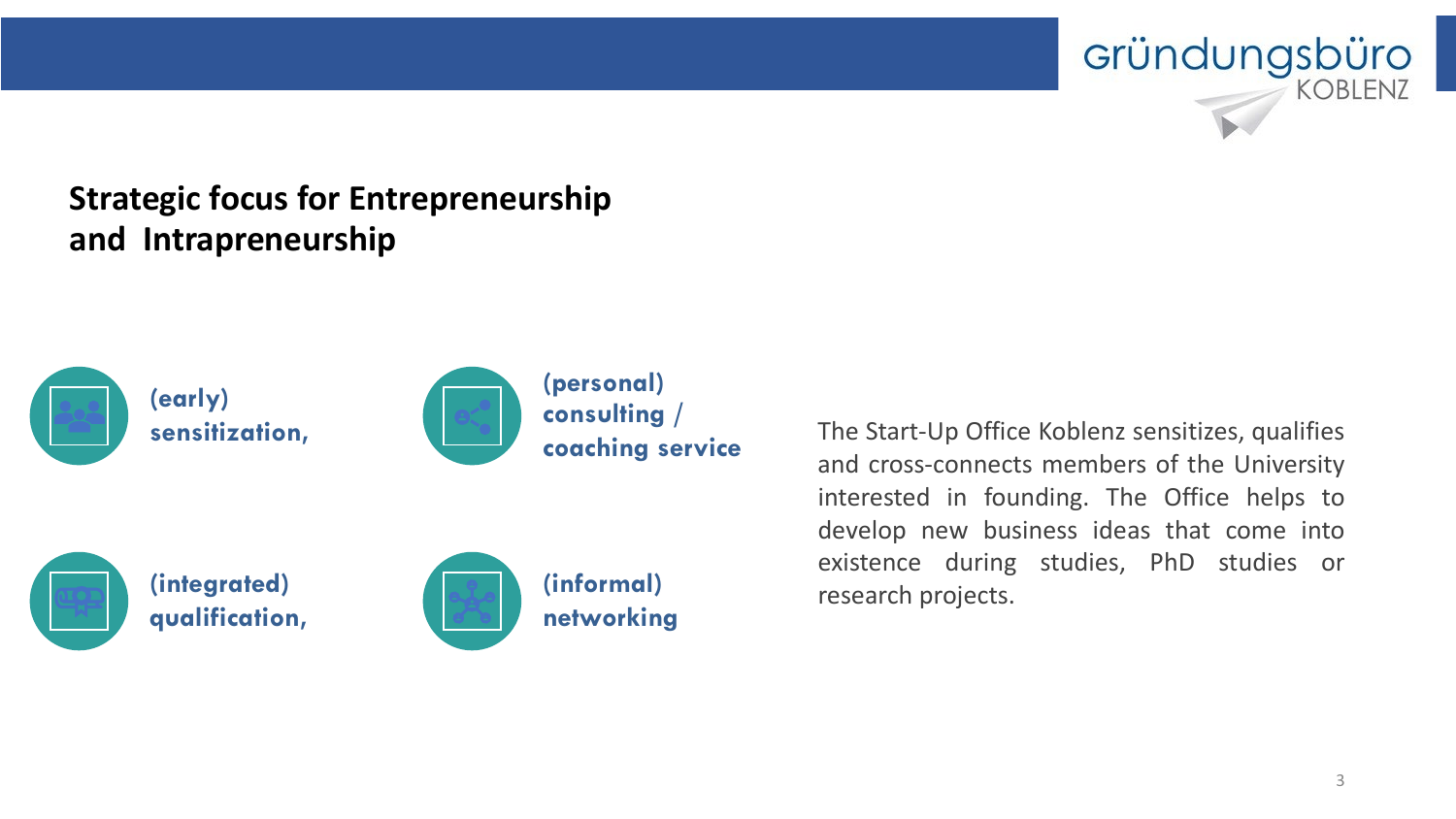



About us ▼ News Events Foundation support ▼ Competitions Network ▼ Startup Stories ▼ Contact Us ■ 器 Q

https://www.gruendungsbuero-koblenz-landau.de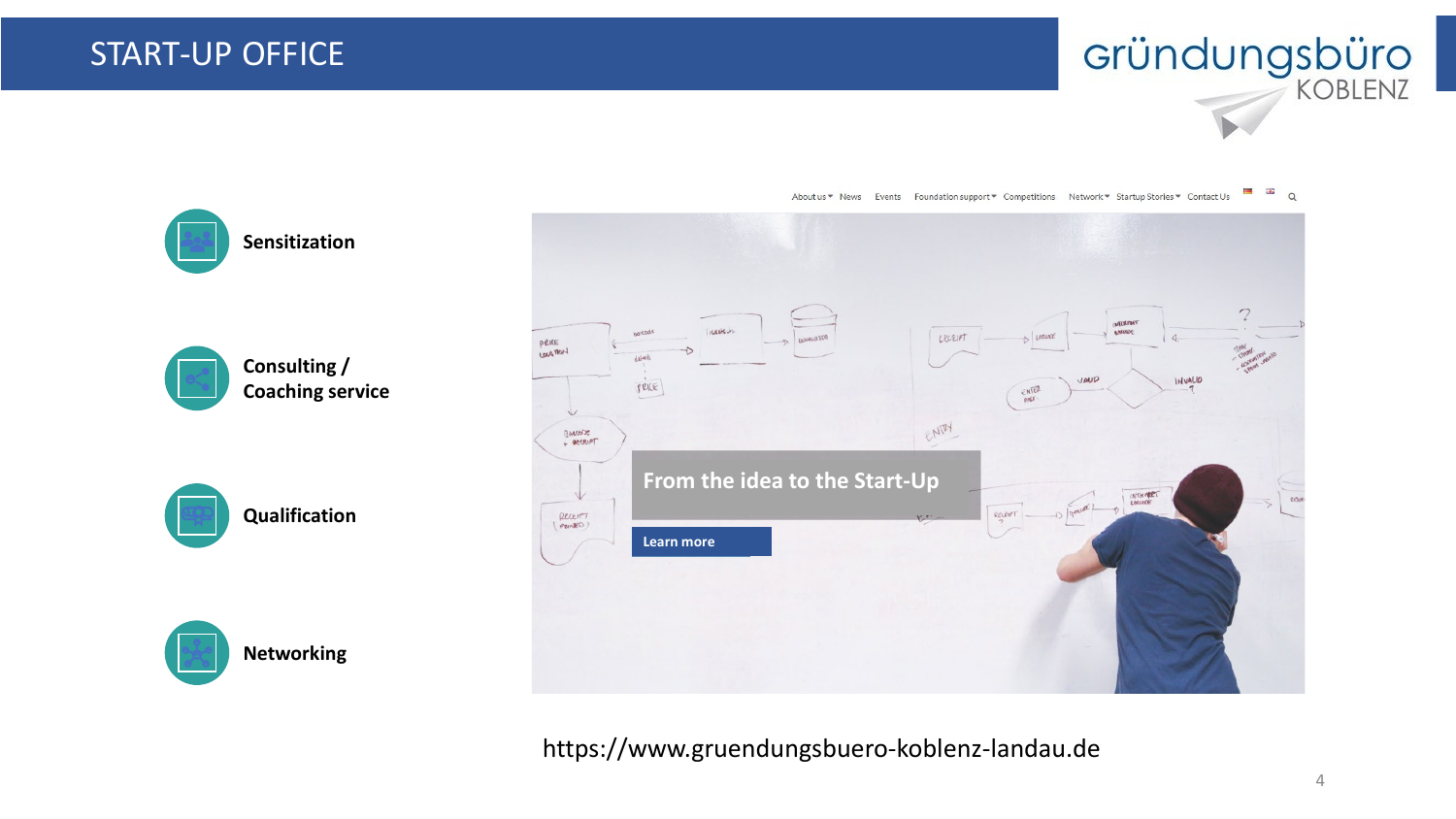









#### Internal Events

| Datum/Zeit                   | <b>Veranstaltung</b>                                                      | Veranstalter                   |
|------------------------------|---------------------------------------------------------------------------|--------------------------------|
| $15.05.2021 -$<br>17.07.2021 | SPARK ideas competition of the Foundersclub Freiburg                      | <b>KTUR-Projekt des ZIFETs</b> |
| 18.05.2021<br>14:30-17:00    | Freiberuflichkeit – Fine Chance für Studierende und Uni-Mitarbeiter*innen | Gründungsbüro Koblenz-Landau   |
| 20.05.2021<br>13:30-14:30    | <b>PhD Talks</b>                                                          | <b>KTUR-Projekt des ZIFETs</b> |
| $07.09.2021 -$<br>11.09.2021 | Global Entrepreneurship Summer School (GESS)                              | <b>KTUR-Projekt des ZIFETs</b> |

#### External Events

| Date                    | Event                                                                  | Organizer                      |
|-------------------------|------------------------------------------------------------------------|--------------------------------|
| <b>Various</b><br>dates | Online-Seminar und Online-Workshops der Falling Walls Foundation gGmbH | Young Entrepreneurs in Science |
| 04.05.2021<br>$5-7$ pm  | Crowdfunding - Q&A with Bernie                                         | Gründungsbüro Kaiserslautern   |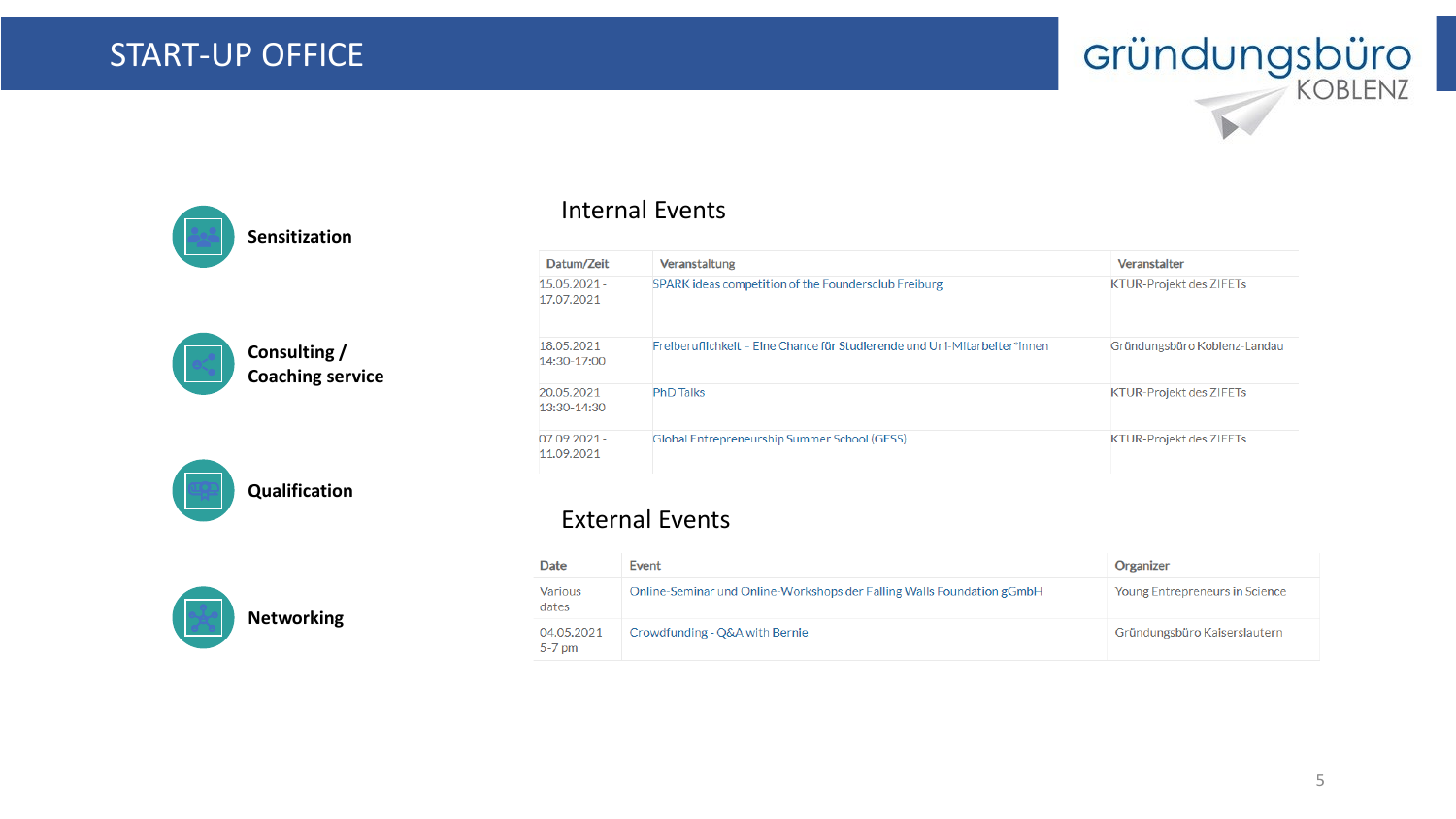#### START -UP LEAGUE

#### Gründungsbüro KOBLENZ

Rheinland Dfalz STAATSKANZLE

The Start -Up Office Koblenz is a partner in the Start -Up League .

The aim of the Start -up League is to bring founders & people interested in founding a company and local players together. Our goal is to support and promote the start -up scene .

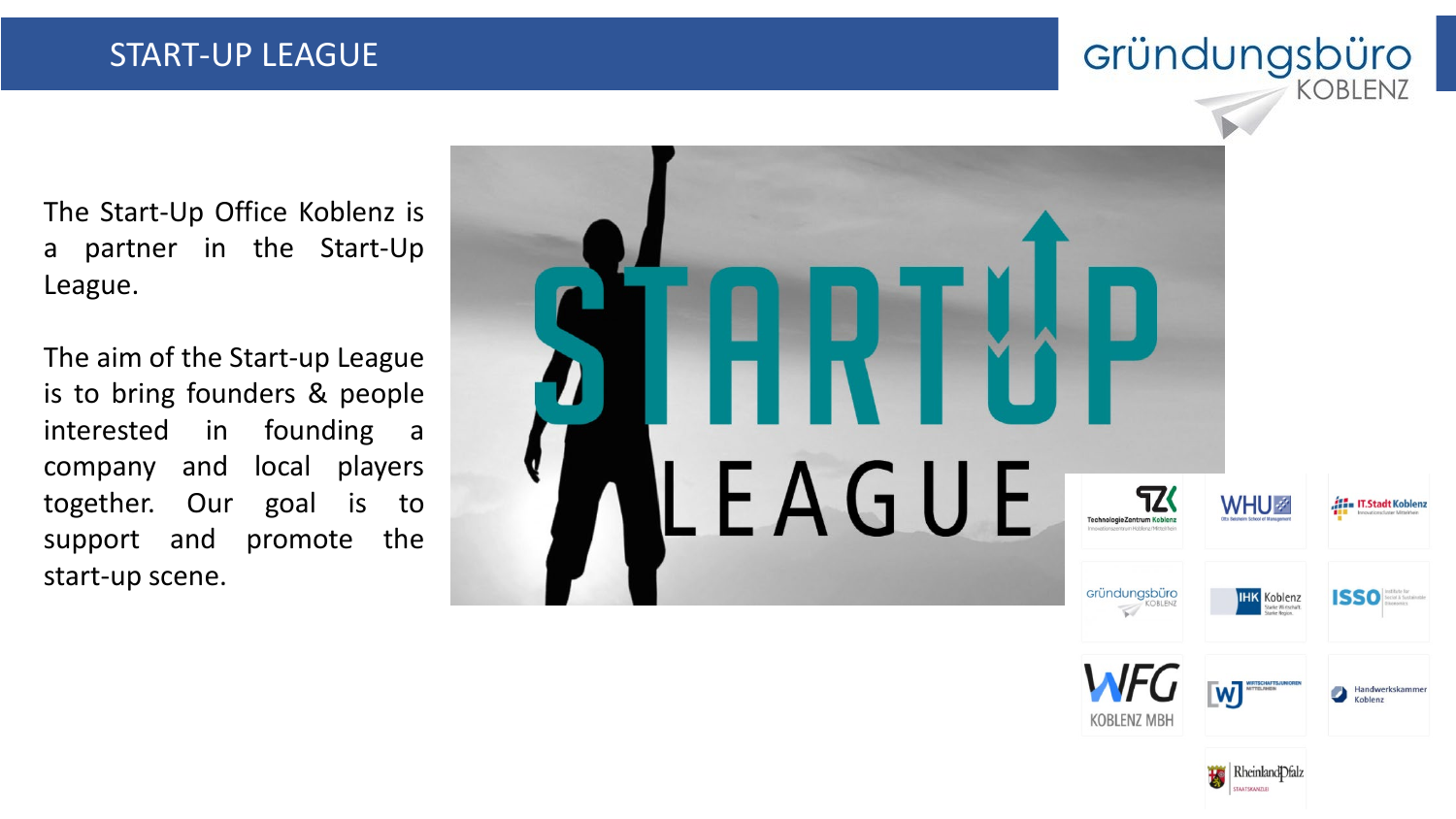#### IDEENWALD – STARTNEXT

The Start -Up Office Koblenz is a partner in Ideenwald Crowdfunding.

**The IDEENWALD Crowdfunding** Network for Rhineland -Pfalz & Saarland was initiated by the Kaiserslautern Startup Office . In cooperation with the Start -Up offices of both states, a dedicated crowdfunding platform (as a regional branch of Startnext) was opened, on which crowdfunding campaigns from both states are presented.



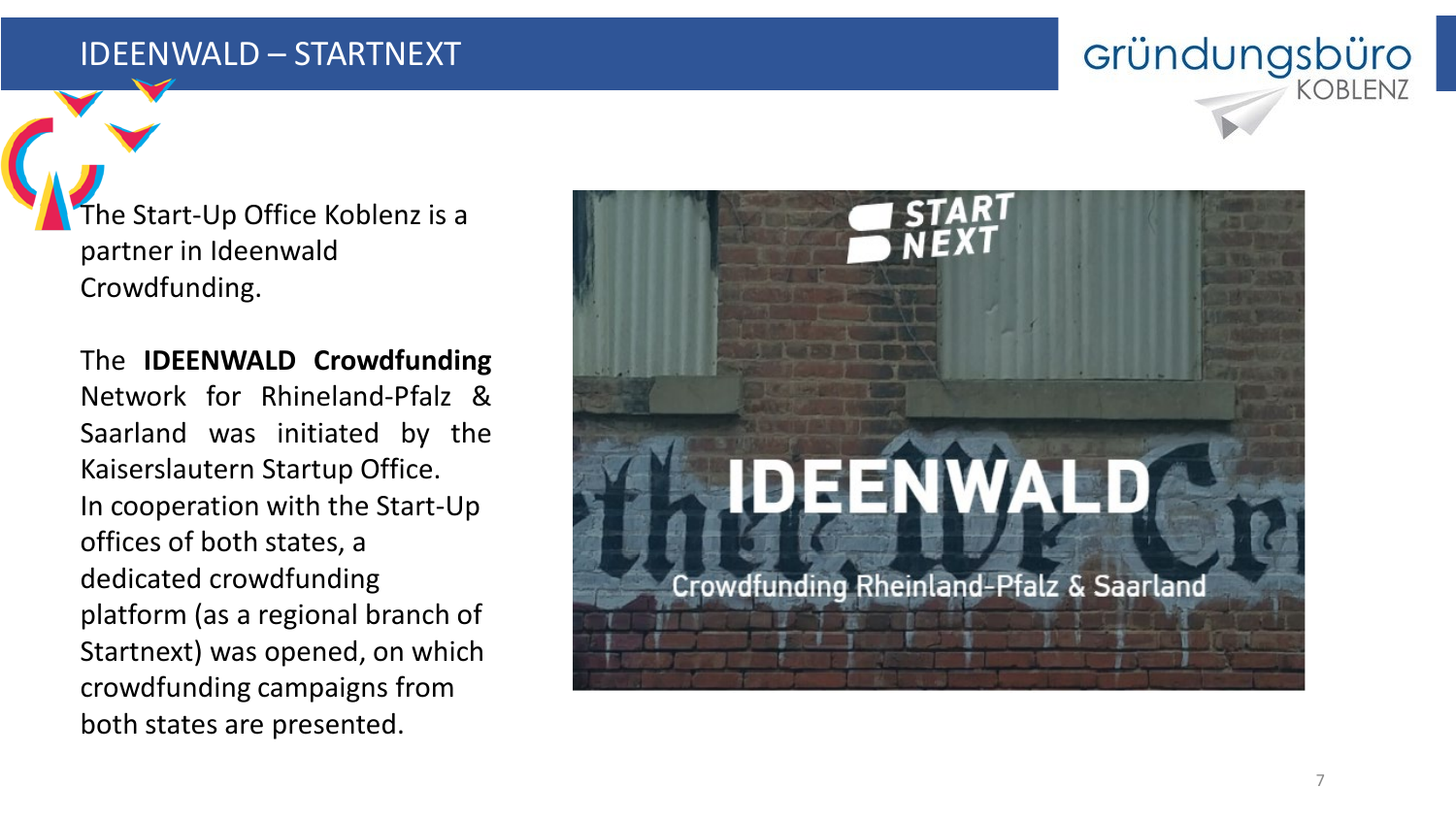application process of ordius. The Start -Up Office Koblenz provides support with the application process of EXIST Grants .

#### $G = G \cdot 1 \cdot 1$ **EXIST - Gründerstipendium**

supports students, graduates and scientists from universities and non university research institutions who are interested in founding a company.

# IS



Bundesministerium für Wirtschaft und Klimaschutz



Gründungsbüro

KOBLENZ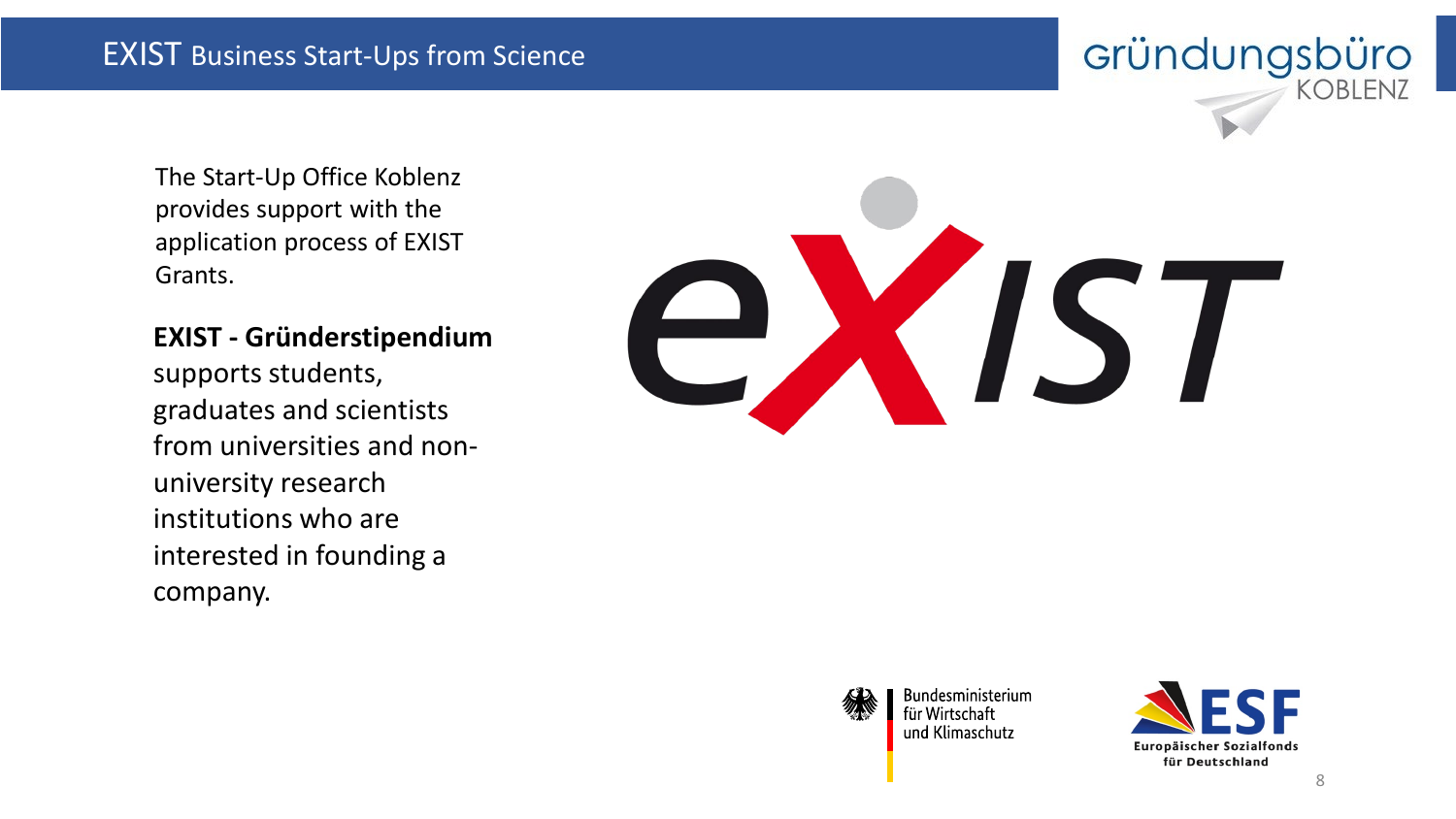

## We support your Ideas in with ENTREPRENEURIAL DESIGN THINKING in our ED-SCHOOL

- Diverse teams
- User centered
- Entrepreneurial opportunity
- Creative process

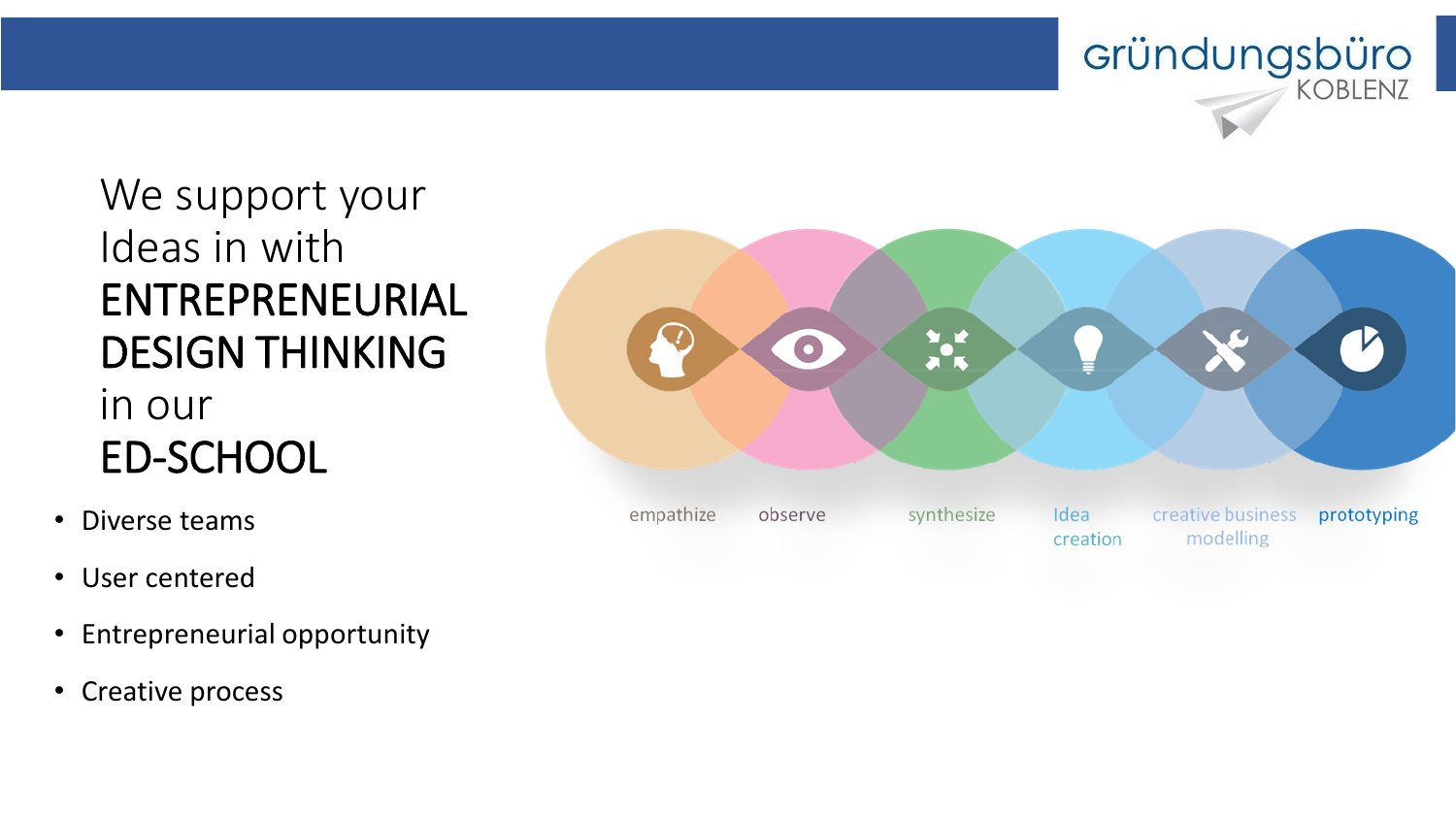



# START-UP OFFICE

cooperates with **TZK** 

• Incubator for Technology, Transfer and Innovation

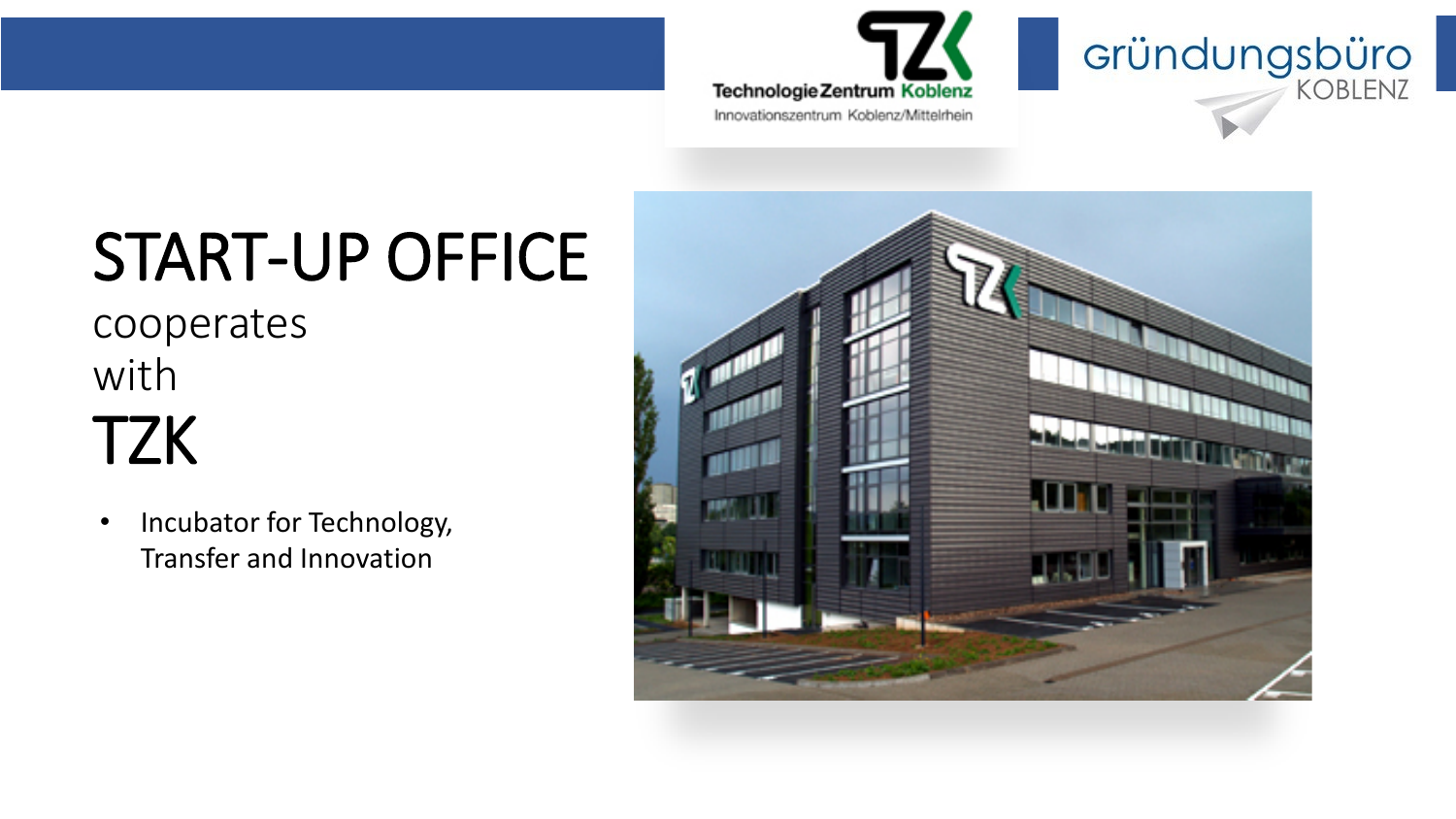

# See you at the Start-Up Office of the University Koblenz

#### **Dr. Kornelia van der Beek**

Management of the Start-Up Office and ZIFET (Central Institute for Scientific Entrepreneurship and International Transfer) at the University of Koblenz-Landau, Campus Koblenz

[vanderbeek@uni-koblenz.de](mailto:vanderbeek@uni-koblenz.de)